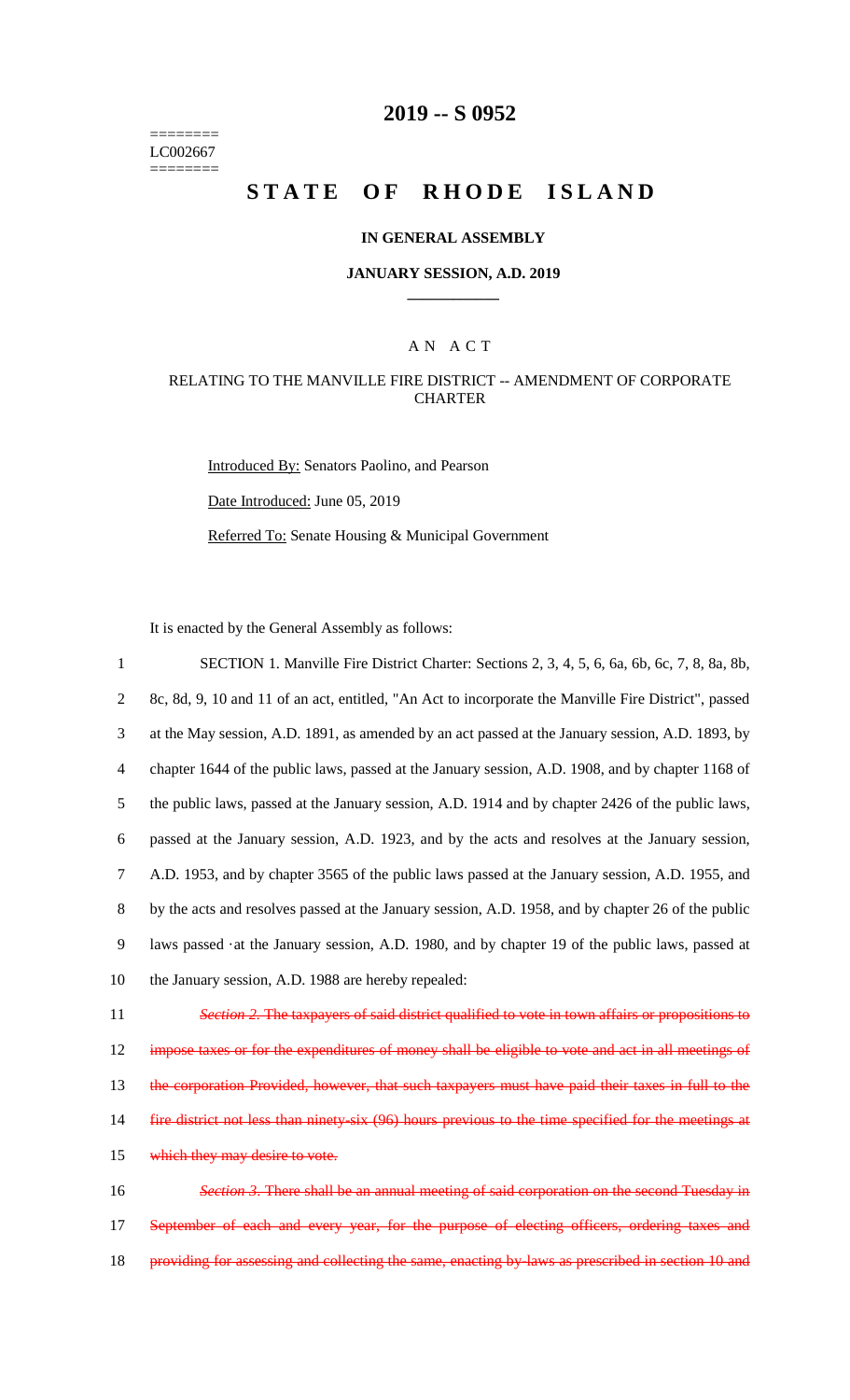transacting such business or adopting such measures, consistent with the charter, which the qualified voters at said meeting shall deem beneficial to the fire district. The newly elected officers shall assume office on the first day of October of the same year. And in order to bring before that annual meeting any measure pertaining to the fire district it shall not be necessary that the purpose of the meeting be specified in the notice or notices posted to call said meeting. All meetings of said corporation shall be called by the clerk, or in the event of his death or inability, 7 by the moderator, by posting notices not less than fourteen (14) days before each ~ meetings in eight (8) public places within the district and by advertising two (2) local newspapers three (3) days prior to date of said meeting. Each notice posted and each newspaper advertisement shall 10 contain time and place at which such meeting is to be held. In the case of a special meeting where the posting of notices for fourteen (14) days prior to the date would create ate a financial 12 emergency, the clerk or in the event of his death, the moderator shall at the direction of the board 13 of fire wardens advertise in two (2) local newspapers notice of said special meeting three (3) days 14 prior to the date of said special meeting.

15 *Section 4*. Special meetings of said corporation shall be held for purposes pertaining to 16 the fire district, provided an application in writing be made to the clerk of the corporation by all 17 fire wardens or by thirty (30) or more qualified voters of said fire district; setting forth 18 specifically the whole purpose of the desired meeting. Business at such meeting shall be limited 19 to the specific item(s) specified on the warrant for said special meeting. It shall thereupon be the 20 duty of the clerk, (or in case of his death or inability, of the moderator), to issue notices of the 21 proposed meeting in the manner prescribed in section 3, which notices shall specify the subject to 22 be acted upon, mention the names of the fire wardens, or of not less than thirty (30) taxpayers 23 who shall have applied for the holding of said meeting, and be signed by the clerk or by the 24 moderator of the corporation.

25 *Section 5*. The officers of the fire district shall consist of one (1) moderator, one (1) clerk, 26 one (1) treasurer, one (1) tax collection, three (3) assessors of taxes, two (2) auditors, five (5) fire 27 wardens; and said officers shall be elected by the qualified voters at the annual meeting of the fire 28 district to remain in office until the next annual meeting or the election of their successors. Any 29 officer who shall neglect his duty may be impeached by a two-thirds (2/3) vote of the voters of 30 the district present at the meeting at which such vote is taken. All vacancies occurring by reason 31 of death, incapacity, resignation, or the retirement of any officer may be filled at a special 32 meeting of the district called for that purposes; provided, however, that any vacancy occurring 33 within the two (2) months preceding the annual meeting shall be filled by a majority vote of the 34 board of fire wardens.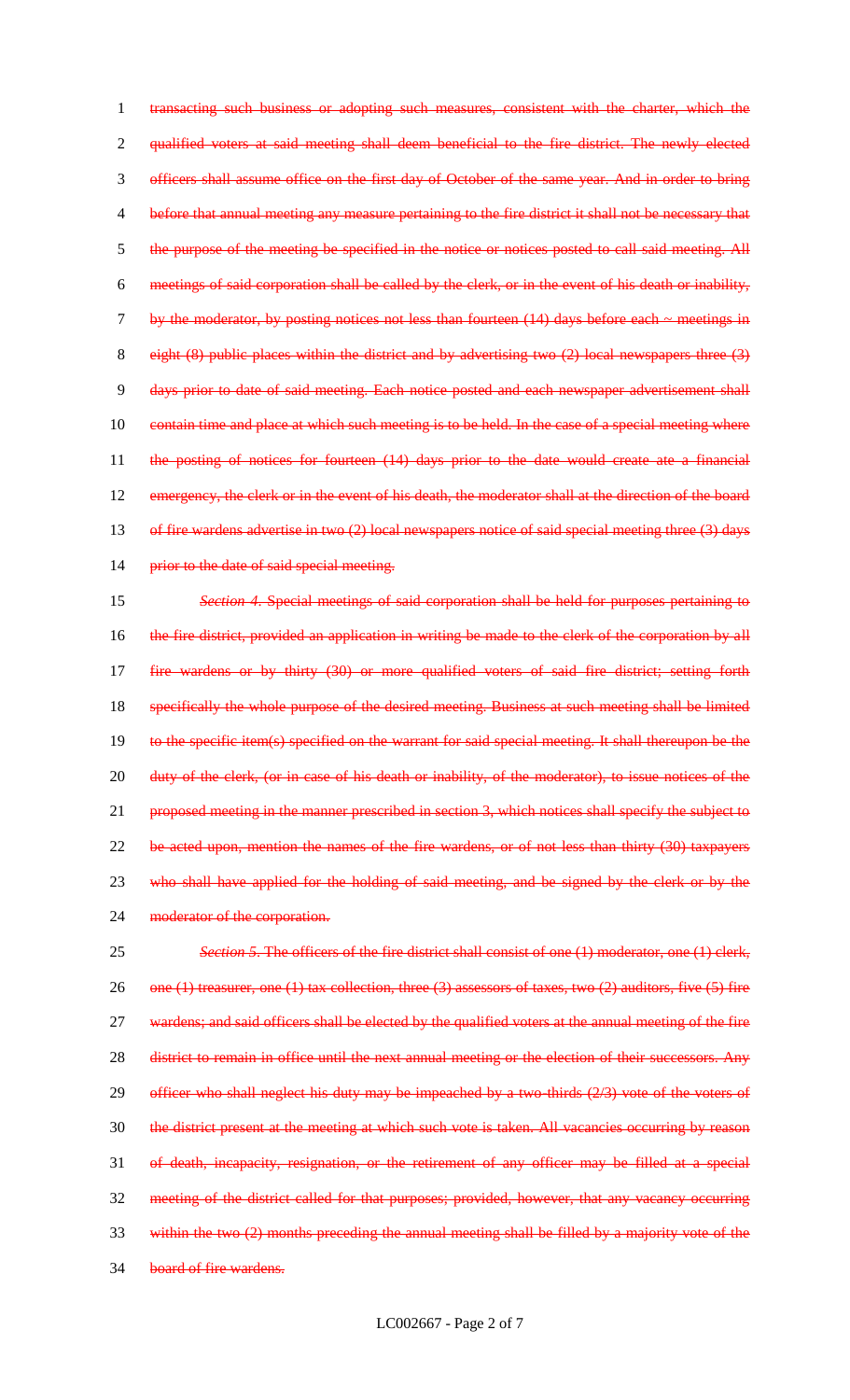*Section 6*. The terms of the tax assessors, auditors, and the fire wardens shall be for two

(2) year terms. All other officers shall be elected for one (1) year terms.

- *Section 6*a. Election of Tax Assessors: -- At the annual meeting on the even numbered years, two (2) tax assessors shall be elected for a two (2) year term and on the odd numbered years one (1) tax assessor shall be elected to a two term.
- *Section 6b*. Election of Fire Wardens: -- At the annual meeting on the even numbered years three (3) fire wardens shall be elected for two (2) year terms and on the odd numbered years two (2) fire wardens shall be elected to two (2) year terms.
- *Section 6c*. At the annual meeting one (I) auditor shall be elected for a two (2) year term. *Section 7*. The moderator shall preside at all annual and special meetings of the fire district which shall have been called by proper notice; and at such meetings shall conduct the 12 proceedings, decide all discussions according to law, and have command over all the records of 13 the clerk, of the treasurer, and of the tax collector during such meetings. The rulings or decisions of the moderator at said meetings shall be binding upon the fire district. The decision of the 15 presiding officer may be appealed upon by those present and entitled to a vote and a two third (2/3) majority of the voters will be required to sustain the appeal and overrule the decision. An 17 appeal of his decisions or ruling may be taken by an qualified voter of said district to the superior 18 court to be holden within the county of Providence. All meetings whether annual or special meetings of the fire district shall be conducted in accordance with Robert's "Rules of Order".
- *Section 8*. The fire chief shall be appointed by the board of fire wardens. The deputy fire 21 chief shall be appointed by the board of fire wardens on the recommendation of the fire chief. 22 These appointments shall be made whenever a vacancy occurs. The fire chief and the deputy fire
- 23 ehief shall serve under the direction of the board of fire wardens.
- *Section 8a*. The appointment of the fire chief and the deputy fire chief shall be for a 25 probationary period of three (3) full years, beginning with the first day of appointment. At the end 26 of the probationary period, the board of fire wardens shall grant tenure with a majority vote.
- *Section 8b*. If the need for dismissal due to just cause of a fire chief or a deputy fire chief 28 occurs, a hearing will be held with all concerned present. At that time a four (4) out of five (5)
- 29 majority vote of the board of fire wardens will be necessary for dismissal.
- *Section 8c*. The fire chief or the deputy fire chief in the case of dismissal by the board of fire wardens may petition his case to said board of fire wardens for a second hearing within seventy-two (72) hours. In the event that the dismissal is upheld a fire chief or a deputy fire chief may as a final plea, bring his plea to the members of the Manville fire district within fourteen (14) days of the second hearing according to the law of special meetings. Then and only then can the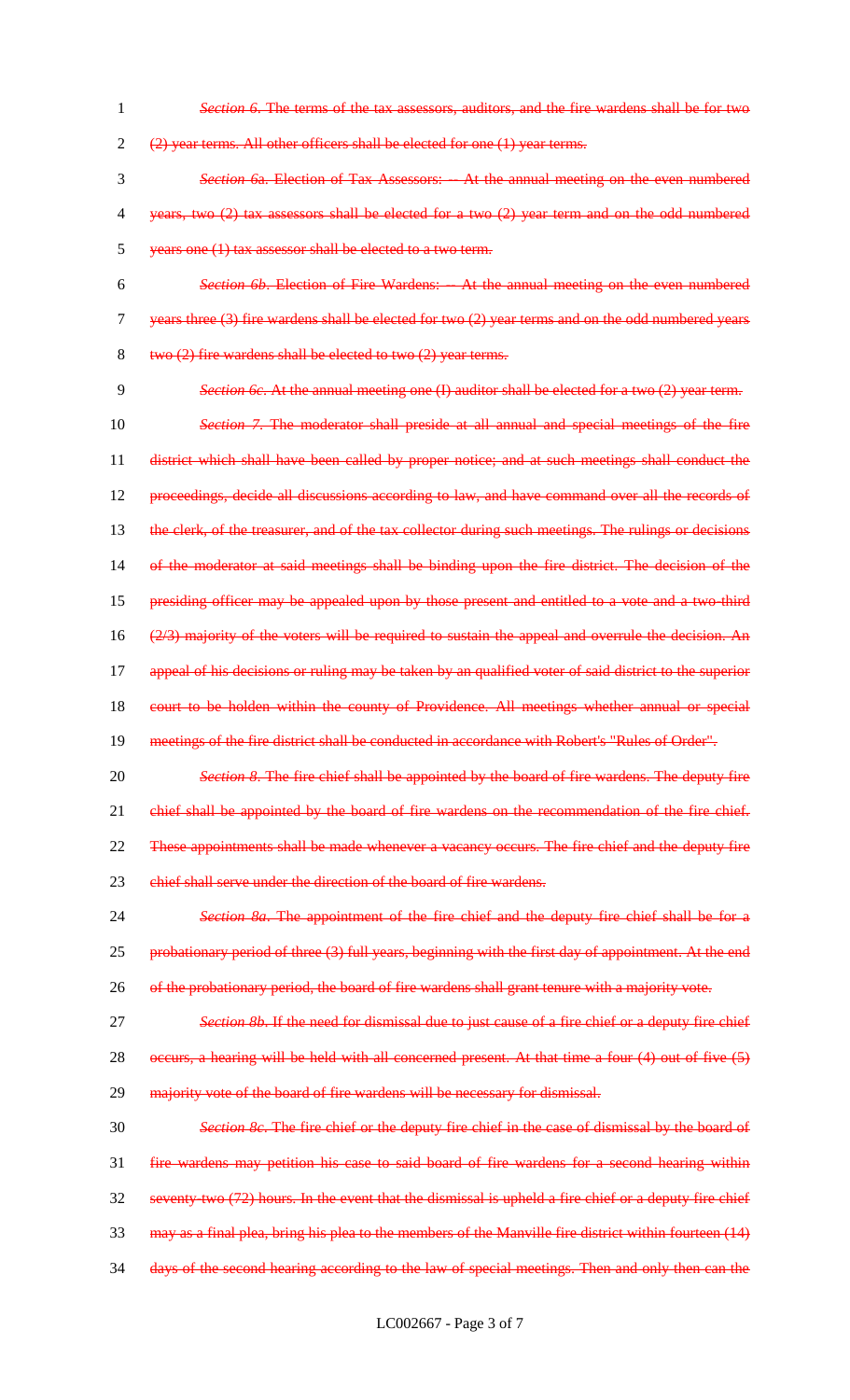1 decision of the fire wardens be reversed by a 2/3 majority of eligible voters present and voting. 2 Should the probationary period not end in tenure, the fire chief or the deputy fire chief as the right 3 of due process in accordance with the rules of section 8.

 *Section 8d*. The fire chief and the deputy fire chief or any other executive officer of the fire department when on duty at a fire in the fire district where the fire headquarters or station of said company is located or in response to an alarm for such a fire shall in absence of the police have the power to suppress any tumult or disorder and to command the inhabitants of the fire district all needful assistance for the suppression of fire and in preservation of property exposed to fire the officers above enumerated shall have authority to go onto and enter property or 10 premises and do whatever may reasonably be necessary in the performance of their duties while engaged in the work of extinguishing any fire or performing any duties incidental thereto. The 12 fire chief and deputy fire chief are authorized to procure the assistance of the state fire marshal's 13 division of fire safety in their fire fighting activities when necessary.

14 *Section 9*. No member of the fire department of the Manville fire district who, while on 15 duty performing the duties of a fire fighter or rescue person, and in the performance of said duty 16 voluntarily and gratuitously renders emergency assistance to a person in need thereof, shall be 17 liable for civil damages for any personal injuries which result from acts or omissions by such 18 persons rendering the emergency care which may constitute ordinary negligence. This immunity 19 does not apply to acts or omissions constituting gross, willful, or wanton negligence. The fire 20 chief and deputy fire chief and all members of this fire department shall not render themselves 21 liable personally and they are hereby relieved from all personal liability for any damage that may 22 occur to persons or property as a result of an act required or permitted in the discharge of their 23 official duties and any fire chief and deputy fire chief acting in good faith and without malice, 24 shall be free from liability for acts performed or by any reason of his failure to act in the 25 performance of his official duties.

26 *Section 10*. The qualified voters of said fire district shall at the annual meeting or at a 27 special meeting called for this purpose, have the power to propose changes in the by-laws 28 consistent with this charter. Final passage of said by laws shall require the approval of voters at a 29 subsequent meeting to be held no less than thirty (30) days and no more than sixty (60) days from 30 the date of the proposal.

 *Section 11*. Such fire company, including the rescue service, shall constitute the fire department with the fire district under the command of the fire chief and shall be governed by the fire district. Such company shall also be subject to the provisions contained in chapter 152 and 34 200 of the public statutes and all acts in amendment thereto and to the exemptions, privileges, and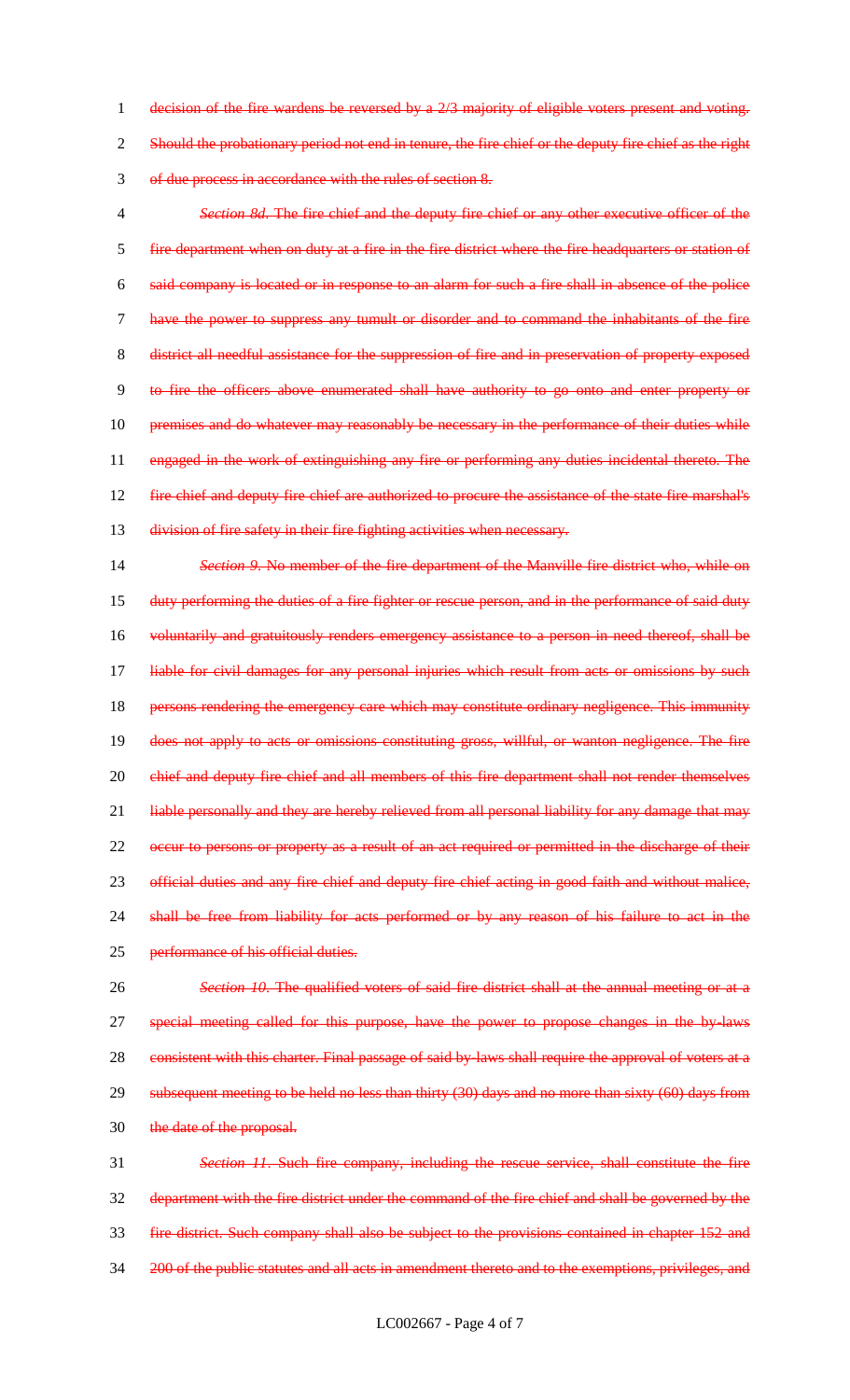remedies therein provided and the rules and regulations of the department of health pertaining to

rescue service.

 SECTION 2. Manville Fire District Charter: The act, entitled, "An Act to incorporate the Manville Fire District", passed at the May session, A.D. 1891, as amended by an act passed at the January session, A.D. 1893, by chapter 1644 of the public laws, passed at the January session, A.D. 1908, and by chapter 1168 of the public laws, passed at the January session, A.D. 1914 and by chapter 2426 of the public laws, passed at the January session, A.D. 1923, and by the acts and resolves at the January session, A.D. 1953, and by chapter 3565 of the public laws passed at the January session, A.D. 1955, and by the acts and resolves passed at the January session, A.D. 1958, and by chapter 26 of the public laws passed at the January session, A.D. 1980, and by chapter 19 of the public laws, passed at the January session, A.D. 1988 is hereby amended by adding thereto the following sections: **Section 2. Voter Eligibility: The qualified voters residing within said district shall be** 14 eligible to vote at the annual meeting of the corporation. Such qualified voters shall be eligible to hold any office in the corporation. Voter eligibility will be further defined in the district bylaws. *Section 3.* Annual Meeting: There shall be an annual meeting of said corporation on the

- second Tuesday in September for the purpose of electing officers, ordering taxes and providing 18 for assessing and collecting the same. The annual meeting date and requirements for said meeting
- 19 will be defined in the district bylaws.

 *Section 4.* Special Meetings: Special meetings of said corporation shall be held for purposes pertaining to the fire district; provided a written request be made to the Board of Fire 22 Wardens Chairman and Clerk of the corporation by at least two (2) Fire Wardens or by thirty (30) or more qualified voters of said fire district; setting forth specifically the whole purpose and 24 agenda topics of the desired meeting. Business at such meetings shall be limited to the specific item(s) specified on the warrant/notice for said special meeting. It shall thereupon be the duty of 26 the Clerk to issue notices of the proposed meeting in the manner defined in the district bylaws.

 *Section 5*. District Officers: The officers of the fire district shall consist of five (5) Fire 28 Wardens. Said officers shall be elected by the qualified voters at the annual meeting of the fire 29 district and shall remain in office until the expiration of their term. Any officer who shall neglect his or her duty may be impeached by a two-thirds (2/3) vote of the voters of the district present at

31 the meeting at which such vote is taken.

 All vacancies for any officer position may be filled at a special meeting of the district 33 called for that purpose; provided, however, that any vacancy occurring within the two (2) months preceding the annual meeting shall be filled by the affirmative vote of three (3) Fire Wardens for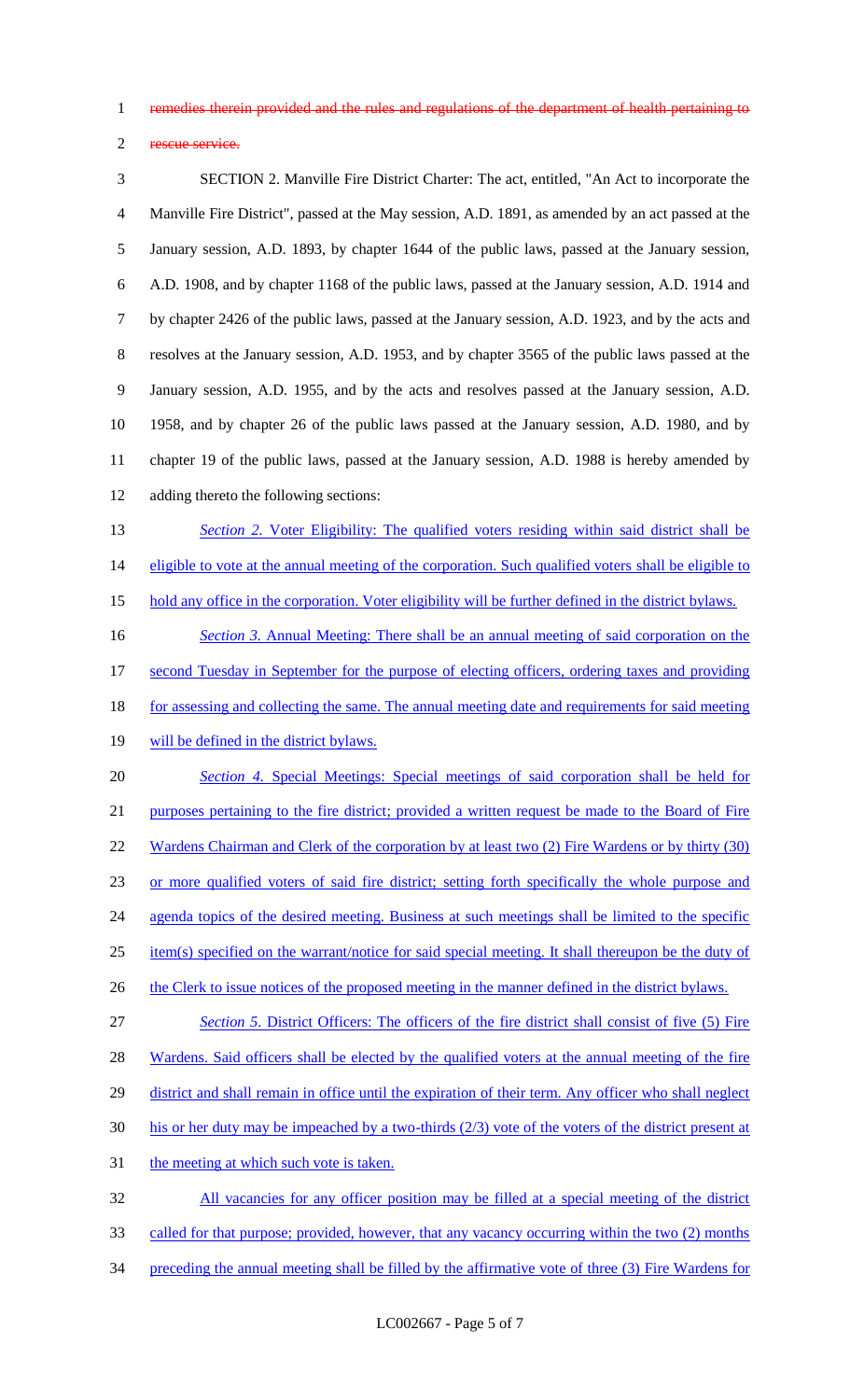1 an interim term lasting until that annual meeting. All elected officers shall assume office on the

2 first day of October of the same year. The terms and duties of the officers will be defined by the

3 district bylaws.

4 *Section 6.* Appointed Personnel: The Board of Fire Wardens will appoint one (1) 5 Treasurer, one (1) Tax Collector and one (1) Clerk by the affirmative vote of three (3) Fire 6 Wardens. The terms and duties of the appointed positions will be defined by the district bylaws. 7 *Section 7.* Presiding of Meetings: The Board of Fire Wardens Chairman shall preside 8 over all meetings of the fire district including the annual meeting and special meetings unless a 9 Moderator is appointed by the affirmative vote of three (3) Fire Wardens; and at such meetings 10 shall conduct the proceedings, decide all discussions according to law, and have command over 11 all the records of the Clerk, of the Treasurer, and of the Tax Collector during such meetings. The 12 rulings of the Board at said meetings shall be binding upon the fire district. The annual meeting

13 may be conducted by any Fire Warden that is not eligible for re-election that term or, in the

14 alternative, by a Moderator selected by the affirmative vote of three (3) Fire Wardens. All

15 meetings of the fire district shall be conducted in accordance with Robert's "Rules of Order".

 *Section 8.* Operations Personnel: The Board of Fire Wardens shall hold control over the operations of the fire district and hold within its authority the power to appoint a Fire Chief and Deputy Fire Chief to manage all firefighting activities in the district and otherwise subject to the 19 authority of the Board of Fire Wardens. The confirmation of a Fire Chief and Deputy Fire Chief 20 requires an affirmative vote of three (3) Fire Wardens. The process, terms and duties of the appointed positions will be defined by the district bylaws. *Section 9.* Amendments: The Board of Fire Wardens shall have the power to make

- 23 changes to their bylaws and their policy and procedures consistent with this charter. Final passage
- 24 of said bylaws and policy and procedures or any amendment thereto shall take place at an open
- 25 meeting as defined in the district bylaws.
- 26 SECTION 3. This act shall take effect upon passage.

======== LC002667 ========